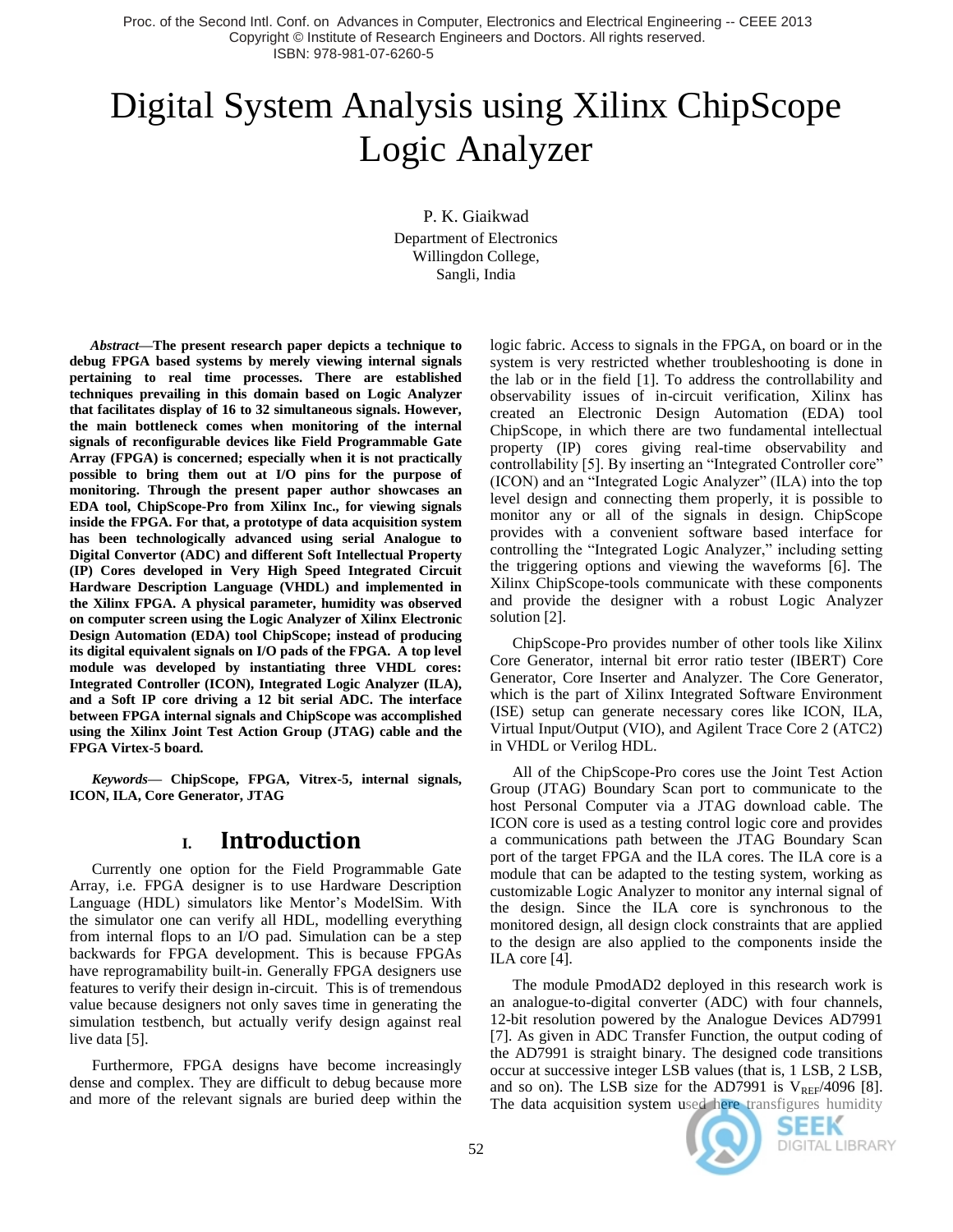Proc. of the Second Intl. Conf. on Advances in Computer, Electronics and Electrical Engineering -- CEEE 2013 Copyright © Institute of Research Engineers and Doctors. All rights reserved. ISBN: 978-981-07-6260-5

into its digital equivalents and send it serially towards the FPGA to store internally. The present paper gives emphasis on ChipScope-Pro Logic Analyzer to view FPGA internal signals at run-time in a frame of predefined number of signal-samples and also it probes other features provided with the tool.

### **II. System Overview**

Out of several cores provided from ChipScope-Pro, ICON and ILA cores were generated using Xilinx Core Generator software. The sole ICON core controls various Logic Analyzer cores. However, for the existing work, only one ILA core was connected to the core ICON. A soft IP Core provided in [3], was used to drive the serial Analogue to Digital Convertor (ADC) and the same design was put into the analysis using the Logic Analyzer. This module was instantiated with ICON and ILA cores. The top level VHDL entity integrating three modules together was developed. The design was placed and routed using Implementation tools after efficacious completion of Synthesis process; being followed in the Xilinx ISE design flow. Finally, a bitstream of top level module was generated and configured into the target device under test. ChipScope Analyzer was then deployed to accomplish the final goal of this research work i.e. to analyse internal signals of the FPGA.

The number of samples per window was defined at the time of ILA Core generation. Conversely, during the analysis process it is possible to modify such window size and number of windows too. Wherein the multiplication of these two figures does not exceed the number 1024, e.g. a Logic Analyzer window comprising of 512 samples may contain maximum of 2 windows. In existing paper, the Logic Analyzer shows FPGA internal signal i.e. digital equivalents of humidity, external trigger input to trigger Analyzer, two signals that drive a 12 bit ADC, based on Inter IC  $(I<sup>2</sup>C)$  serial communication protocol, Serial Clock (SCL) and Serial Data (SDA).

The all-inclusive experimental setup consists of a humidity sensor module SY-HS-230 connected to ADC module embedding serial ADC IC-AD7991, the FPGA Viertex-5 board developed by vendor Digilent Inc. The FPGA was interfaced to the computer's Universal Serial Bus (USB) socket by means of Xilinx USB JTAG cable available on the board.

## **III. Logical System Development**

Fig. 1 illustrates a logic block diagram of the system with required hardware setup to deploy Xilinx ChipScope-Pro Logic Analyzer. The humidity sensor is shown at the input of ADC, which is further connected to I/O lines of FPGA. The device ADC delivers 12 bit serial data associated with sampled analogue input voltage. The Soft IP core "masterControler" was configured in FPGA to receive such digital signal using Inter IC  $(I<sup>2</sup>C)$  serial communication protocol. This serial data was further collected in a 16 bit FPGA internal signal, and a 12 bit slice of which was further given towards the data port of ILA core for its analysis using ChipScope Analyzer. In addition to the core "masterControler", there are two more soft IP cores ICON and



Figure 1. Logic block diagram of the system with Soft Intellectual Propriety (IP) Cores implemented within FPGA and necessary External Hardware for application of Xilinx ChipScope-Pro Logic Analyzer.

ILA, connected in such a way that the core ICON governs the control over ILA. An external hardware trigger port was used as decision-making control to capture ILA data port signals.

The Core Generator of Xilinx ISE 14.1 was used to generate ICON and ILA cores on the same directory of computer hard-drive. In process of creating the core ICON, it was customised to generate with a single Control Port of 36 bits, because there was only one ILA core to be controlled by ICON. Control Ports of ICON and ILA were having similar width and hardwired together. Data Port of ILA was 32 bits wide, produced for visualization on Logic Analyzer window. In the frame of ChipScope Analyzer, it includes a trigger signal "TRIG0" (out of 8 bits), which may be accountable to start and capture the predefined number of signal-samples per window. The Fig. 2 shows a flow diagram for implementation of this application.



Figure 2. Flow diagram for deployment of Xilinx ChipScope-Pro Logic Analyzer.

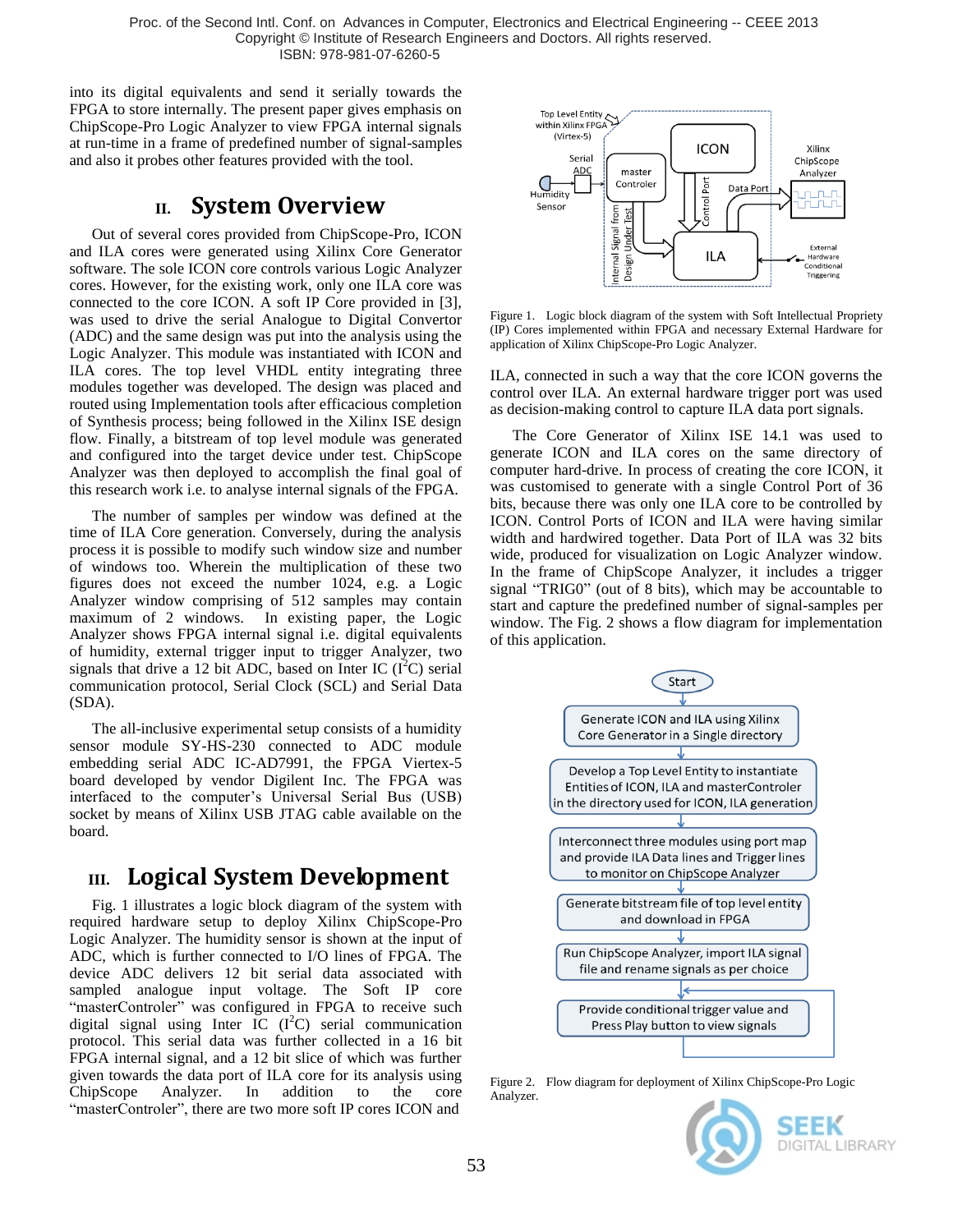Proc. of the Second Intl. Conf. on Advances in Computer, Electronics and Electrical Engineering -- CEEE 2013 Copyright © Institute of Research Engineers and Doctors. All rights reserved. ISBN: 978-981-07-6260-5

# **IV. Synthesis Results of Integrated Soft IP Cores**

Fig. 3 shows a Register Transfer Level (RTL) synthesis result of the top level entity named as "chipscopepaperTOP". A global reset "RESET\_cs" is shown at the input of FPGA. The system clock "SYS\_CLK\_cs" shown, provides a generic clock input for soft IP cores inside the module. A conditional trigger input, necessary to capture analyzer signal-window is provided from external signal, "TRIG\_COND". Also there are two more I/O lines as shown in Fig. 3, i.e. "AD2\_SCL\_cs" and "AD2 SDA cs" to provide clock and data lines of serial ADC module respectively.

A detailed view of RTL synthesis shown in Fig. 4, illustrates three soft IP cores namely, "masterControler", "icon" and "ila" with their interconnections. There is an internal signal "DCH0\_view" which is 16 bits wide, and it is internally connected to the output of ADC driving module "masterControler". However, as given in [3], out of these 16 bits, 0 through 11 bits represent magnitude of the sampled analogue voltage. The Xilinx ChipScope-Pro Logic Analyzer was meant to monitor such internal signal named as "DCH0\_view[11:0]", that too without assigning to I/O pins of FPGA. In this way, it shows the potential of this technologically advanced method for monitoring internal signals of such reconfigurable devices.

The external hardware trigger input, "TRIG COND" (which was obtained from slide switch provided on FPGA board from Digilent Inc.) triggers the Logic Analyzer conditionally, if conditional trigger option is enabled properly when the analyzer is in-process. Three extra signals, "AD2\_SCL\_cs", "AD2\_SDA\_cs" and "TRIG\_COND" were added to the Data Port of the Analyzer for visualization purpose. The following lines of VHDL code, developed for top level entity forms interconnection between DATA port, Trigger port of the core ILA with top level entity signals.

ILA\_DATA(15 downto 0)<=DCH0\_view;

ILA\_DATA $(16)$  <=AD2\_SDA\_cs;

ILA\_DATA(17)<=AD2\_SCL\_cs;

ILA\_DATA $(18)$  <=TRIG\_COND;

TRIG0(0)<=TRIG\_COND;

The top level entity "chipscopepaperTOP", consisting of merely five I/O lines was connected to the FPGA I/O pins using Xilinx ISE I/O pin allocation process. Following are the lines edited in the file named as "chipscopepaperTOP.ucf" after performing the pin allocation process.

NET "RESET\_cs" LOC = G6;

NET "SYS\_CLK\_cs" LOC = AG18;

NET "AD2\_SCL\_cs" LOC = AM13;

NET "AD2\_SDA\_cs" LOC = AM12;

NET "TRIG\_COND" LOC= J19;



Figure 3. A top view of Synthesis result at Register Transfer Level (RTL) of integrated modules developed in VHDL.

# **V. Final Testing of the System**

A photograph taken at the time of actual testing of the system is shown in Fig. 5, in which it displays FPGA Virtex-5 board interfaced with a small embedded board comprising 4 channel serial ADC IC-7991. The ADC receives analogue voltage from Humidity sensor module SYHS-230 mounted at the aperture of humidity generator. For comparing analogue voltage and its related values shown by ChipScope analyzer, a multimeter (showing voltage when humidity generator was off) is also attached in the setup as shown in Fig. 5. Interconnection of Xilinx USB JTAG cable and PC is also shown in Fig. 5. The computer screen illustrates Logic Analyzer window.



Figure 4. Internal view of Register Transfer Tevel (RTL) Synthesis result showing interconnection of "masterControler", "icon", "ila" modules within the top level entity "chipscopepaperTOP